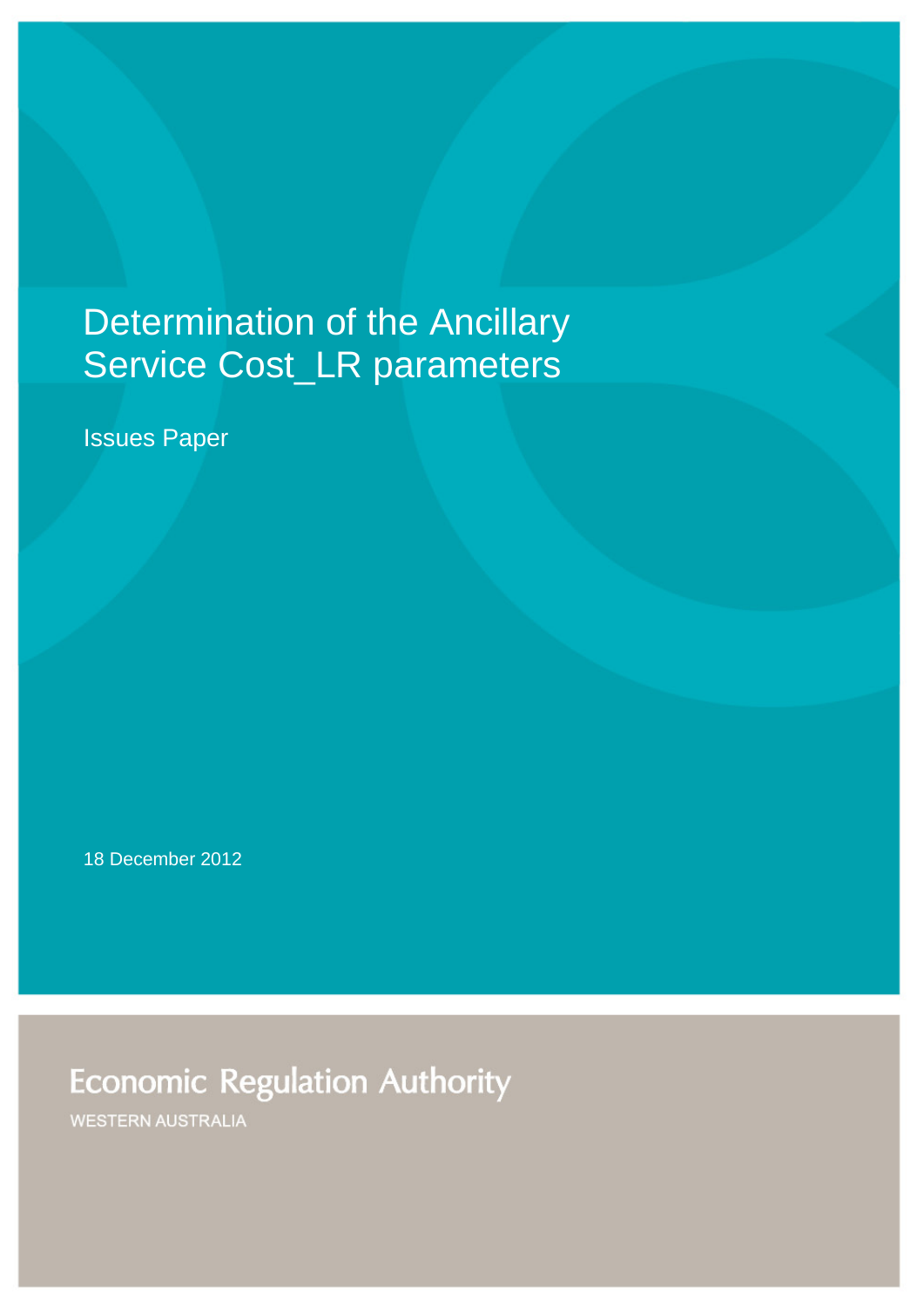#### **Important Notice**

This document has been compiled in good faith by the Economic Regulation Authority (**Authority**). The document contains information supplied to the Authority from third parties. The Authority makes no representation or warranty, express or implied, as to the accuracy, completeness, reasonableness or reliability of the information supplied by those third parties.

This document is not a substitute for legal or technical advice. No person or organisation should act on the basis of any matter contained in this document without obtaining appropriate professional advice. The Authority and its staff members make no representation or warranty, expressed or implied, as to the accuracy, completeness, reasonableness or reliability of the information contained in this document, and accept no liability, jointly or severally, for any loss or expense of any nature whatsoever (including consequential loss) arising directly or indirectly from any making available of this document, or the inclusion in it or omission from it of any material, or anything done or not done in reliance on it, including in all cases, without limitation, loss due in whole or part to the negligence of the Authority and its employees.

This notice has effect subject to the *Competition & Consumer Act 2010 (Cwlth),* the *Fair Trading Act 1987 (WA) and the Fair Trading Act 2010 (WA)*, if applicable, and to the fullest extent permitted by law.

Any summaries of the legislation, regulations or licence provisions in this document do not contain all material terms of those laws or obligations. No attempt has been made in the summaries, definitions or other material to exhaustively identify and describe the rights, obligations and liabilities of any person under those laws or licence provisions.

A full copy of this document is available from the Economic Regulation Authority website at [www.erawa.com.au.](http://www.erawa.com.au/)

For further information, contact:

Economic Regulation Authority Perth, Western Australia Phone: (08) 6557 7900

© Economic Regulation Authority 2012

The copying of this document in whole or part for non-commercial purposes is permitted provided that appropriate acknowledgment is made of the Economic Regulation Authority and the State of Western Australia. Any other copying of this document is not permitted without the express written consent of the Authority.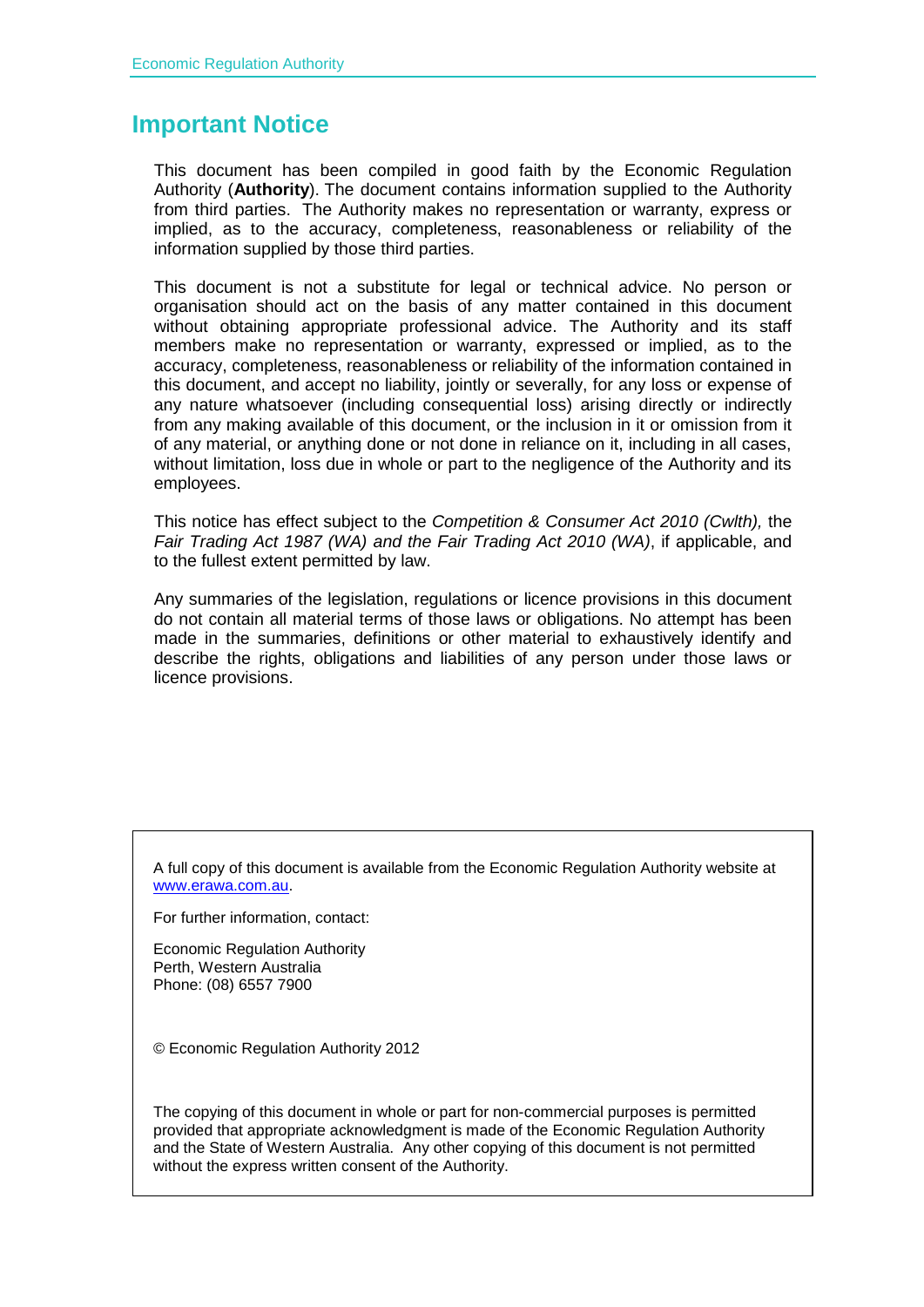#### **Contents**

| $\mathbf{1}$ . | <b>Introduction</b>                                                       |                                           |                        |  |
|----------------|---------------------------------------------------------------------------|-------------------------------------------|------------------------|--|
|                | 1.1                                                                       | Background and scope of this Issues Paper | 1                      |  |
|                | 1.2 <sub>1</sub>                                                          | How to make a submission                  | 1                      |  |
|                | 2. The process to be followed by the Authority                            |                                           |                        |  |
| 3.             | <b>Background information on the Ancillary Service Cost_LR parameters</b> |                                           |                        |  |
| 4.             | System Management's proposed values for the Ancillary Service Cost_LR     |                                           |                        |  |
|                |                                                                           | parameters                                | $\boldsymbol{\Lambda}$ |  |

### **List of Tables**

| Table 1 | Ancillary Service Cost_LR parameters |  |
|---------|--------------------------------------|--|
|         |                                      |  |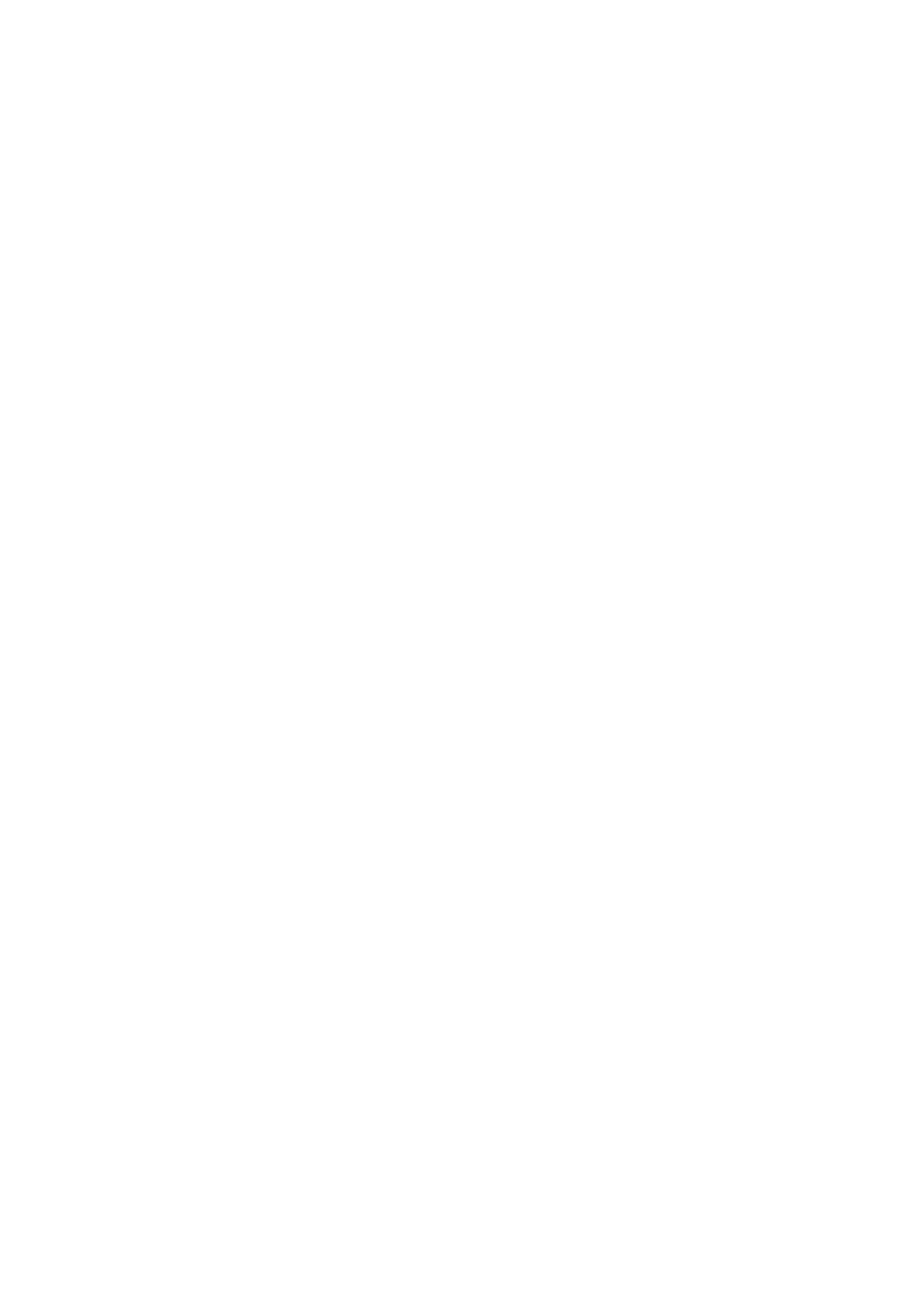## <span id="page-4-0"></span>**1. Introduction**

#### <span id="page-4-1"></span>**1.1 Background and scope of this Issues Paper**

Clause 3.13.3B of the *Wholesale Electricity Market Rules* (**Market Rules**) requires the Economic Regulation Authority (**Authority**) to determine values for the Ancillary Service Cost\_LR parameter for each Review Period.<sup>[1](#page-4-3)</sup> Since the commencement of the Wholesale Electricity Market in WA, the Authority has determined values for the Ancillary Service Cost LR parameter for two Review Periods. The first Review Period covered the three financial years from 2007/08 to 2009/10 and the second Review Period covered the three financial years from 2010/11 to 2012/13. The determination for the third Review Period will cover the period from 1 July 2013 to 30 June 2016.

Sub clause 3.13.3B(a) of the Market Rules requires System Management to submit a proposal for the Ancillary Service Cost-LR parameter to the Authority by 30 November of the year prior to the start of the Review Period. The Authority received System Management's proposal for the Ancillary Service Cost\_LR parameter for the Review Period from 1 July 2013 to 30 June 2016 on 30 November 2012. System Management's submission is available on the Authority's [website.](http://www.erawa.com.au/2/272/42/determination_of_the_imo_and_system_management_all.pm)<sup>[2](#page-4-4)</sup>

Sub clause 3.13.3B(b) of the Market Rules states that as part of the process for the determination of the Ancillary Service Cost\_LR parameter, the Authority must undertake a public consultation process, which must include publishing an Issues Paper and inviting public submissions.

The Authority has prepared this Issues Paper to assist interested parties in understanding and making submissions on System Management's proposed values for the Ancillary Service Cost\_LR parameter for the period from 1 July 2013 to 30 June 2016.

The remainder of this paper addresses the following matters:

- how to make a submission on the proposed Ancillary Service Cost\_LR parameter submitted by System Management;
- the process to be followed by the Authority in making determinations on this parameter;
- background information on the Ancillary Service Cost\_LR parameter; and
- the proposed values for the Ancillary Service Cost\_LR parameter submitted by System Management.

#### <span id="page-4-2"></span>**1.2 How to make a submission**

A notice has been posted on the Authority's website advising the release of this Issues Paper. This notice invites interested parties to make submissions in print and electronic form (where possible) on the proposed values for the Ancillary Service Cost\_LR

<span id="page-4-3"></span>A Review Period covers the 3 year period commencing on 1 July in the calendar year following the commencement of the Wholesale Electricity Market in WA (in September 2006).

<span id="page-4-4"></span>See ERA website, Determination of the Ancillary Service Cost\_LR parameters – Issues Paper, [http://www.erawa.com.au/2/272/42/determination\\_o.pm](http://www.erawa.com.au/2/272/42/determination_o.pm)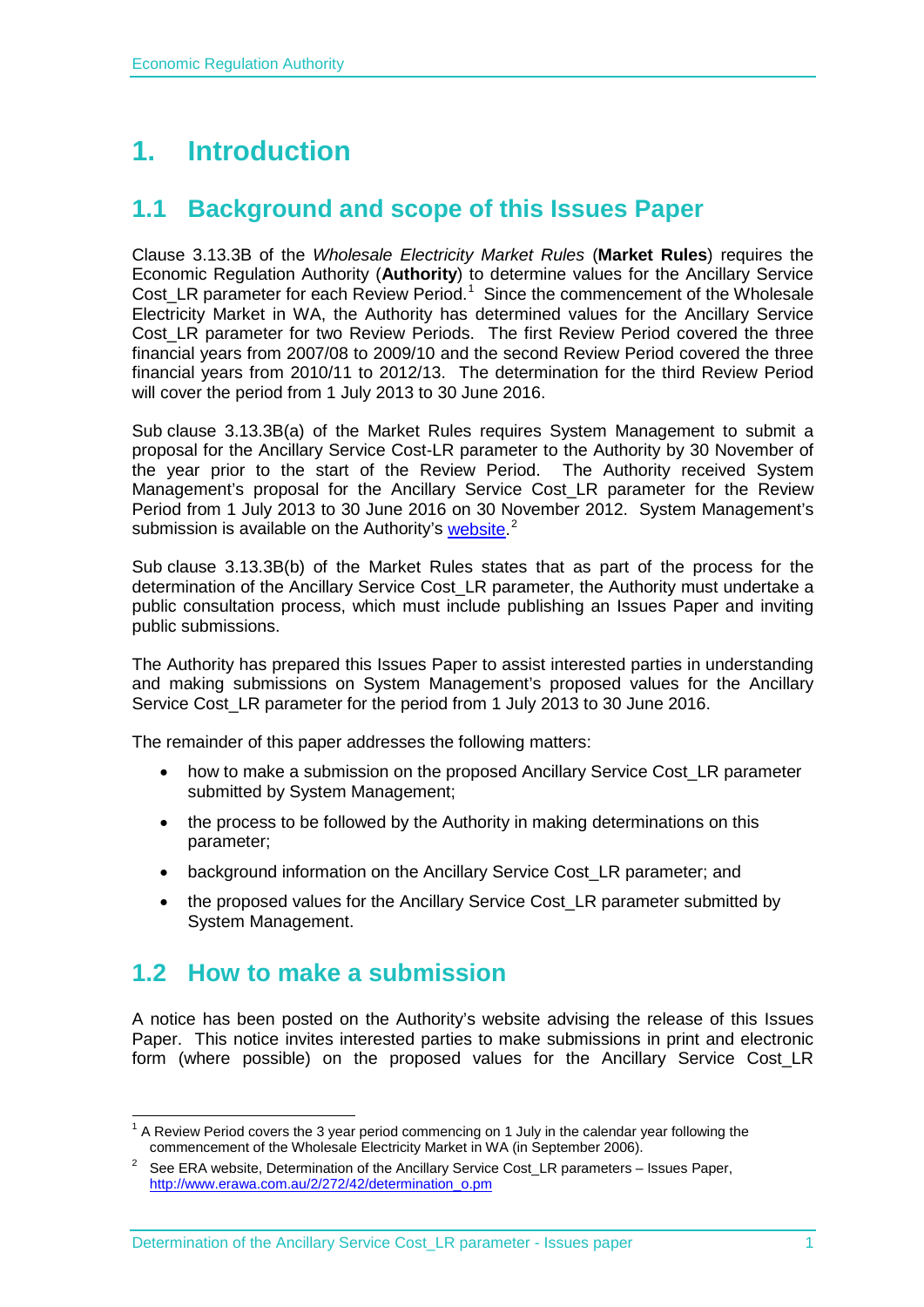parameter submitted by System Management by **4:00 pm (WST) on Friday, 1 February 2013**.

Submissions should be addressed to:

Determination of the Ancillary Service Cost\_LR parameter – Issues Paper

Postal address: PO Box 8469, PERTH BC WA 6849 Office address: Level 4, 469 Wellington Street, PERTH WA 6000 Email address: publicsubmissions@erawa.com.au

#### **Confidentiality**

Submissions made to the Authority will be treated as in the public domain and placed on the Authority's website unless confidentiality is claimed. The submission or parts of the submission in relation to which confidentiality is claimed should be clearly marked. Any claim of confidentiality will be dealt with in the same way as is provided for in section 55 of the *Economic Regulation Authority Act 2003*.

The receipt and publication of a submission shall not be taken as indicating that the Authority has knowledge either actual or constructive of the contents of a particular submission and, in particular, where the submission in whole or part contains information of a confidential nature and no duty of confidence will arise for the Authority in these circumstances.

For further information contact:

Wana Yang<br>Assistant Director Markets **Assistant Director Markets** Ph: 61 8 6557 7900 Ph: 61 8 9381 2144 Fax: 61 8 6557 7999

### **General Enquiries**<br> **Media Enquiries**<br> **Mana Yang**<br> **Mana Yang Riley Mathewson Public Relations**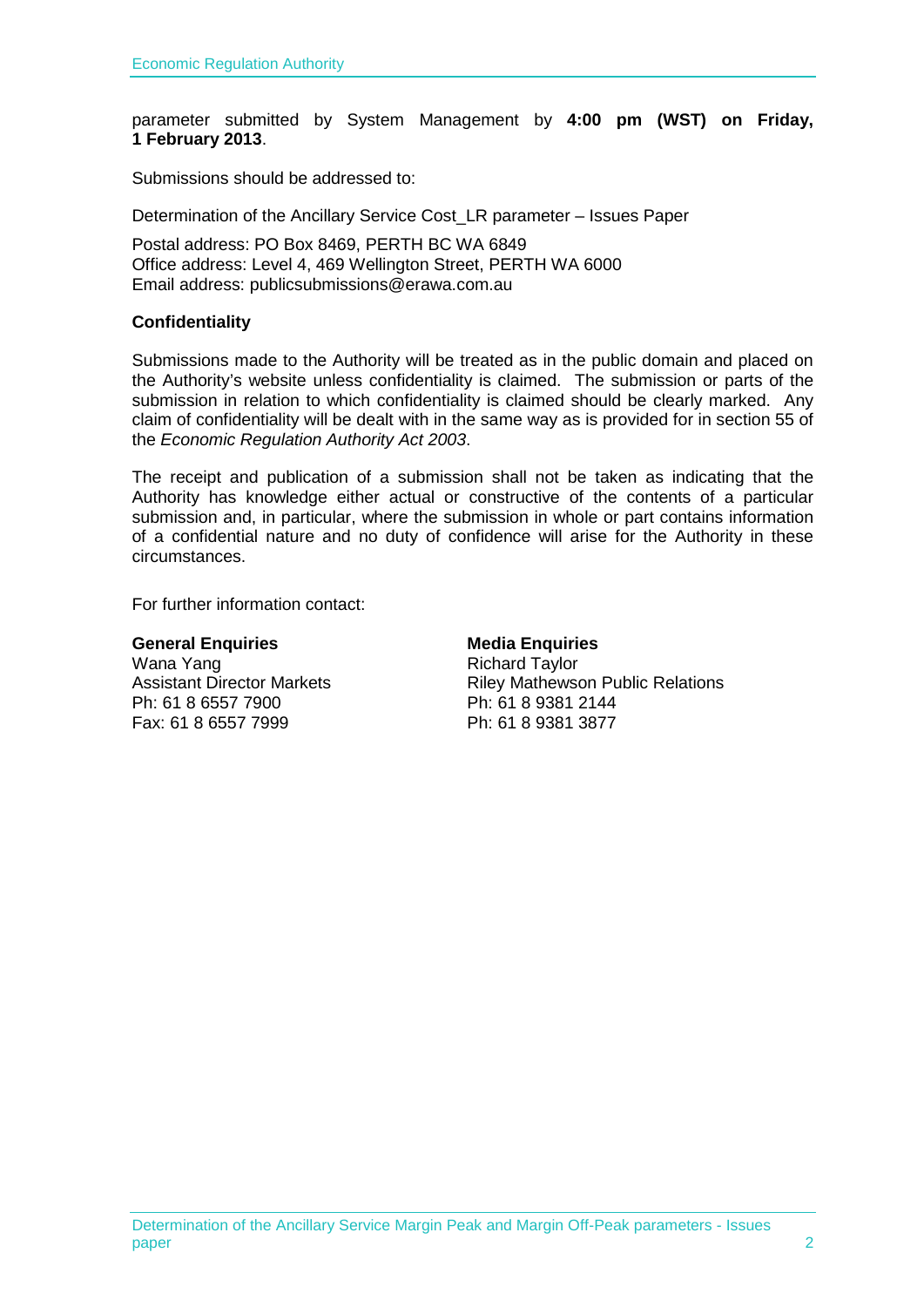### <span id="page-6-0"></span>**2. The process to be followed by the Authority**

Under clause 3.13.3B of the Market Rules, the factors that the Authority must take into account in determining values for the Ancillary Service Cost\_LR parameter are as follows:

- the Wholesale Market Objectives; and
- the submission received from System Management (proposing the values for the Ancillary Service Cost LR parameter).

The Authority must undertake a public consultation process in determining the values for the Ancillary Service Cost LR parameter. When the Authority undertakes public consultation, the Authority is required to publish an Issues Paper and issue an invitation for public submissions.

The Authority intends to follow the process in accordance with the Market Rules in determining the values for the Ancillary Service Cost\_LR parameter, with an expected timeline as follows:

• Public consultation on this Issues Paper 18 December 2012 –

1 February 2013 • Publication of the Determination Paper End of March 2013

<span id="page-6-1"></span>

### **3. Background information on the Ancillary Service Cost\_LR parameter**

The underlying principle for determining the Ancillary Service Cost\_LR parameter is to ensure the value of the parameter covers the payment to a market generator for the costs of providing the Load Rejection Reserve Service, System Restart Service and Dispatch Support Services, not paid under specific contracts.<sup>[3](#page-6-2)</sup>

In order to keep the power system stable, some generating units are selected to be shut down quickly in the event of lost load, such as when a transmission line trips. Such generators are providing the Ancillary Service defined under the Market Rules as "Load Rejection Reserve". It is noteworthy that while there could be a sudden loss of load, the power system often can sustain the loss through the interconnected network and the generators providing the Load Following Ancillary Service and Spinning Reserve Ancillary Service, and the Load Rejection Reserve Service generators may not need to be called upon. The Load Rejection Reserve generators are compensated through the Load Rejection Reserve Service (being the "L" component of the Cost\_LR parameter).

System Restart Services are provided by generators capable of starting up without the need to use power from the power system and are also able to energise the power system to enable other generators to be started up. After considering information about network flows, System Management has divided the South West Interconnected System into three sub-regions for System Restart purposes, thereby requiring a system restart unit in each of the sub-regions. The System Restart Service (being the "R" component of the Cost\_LR parameter) is designed to compensate generators providing this service.

<span id="page-6-2"></span><sup>&</sup>lt;sup>3</sup> Dispatch Support Ancillary Services contracted through clause 3.11.8B of the Market Rules.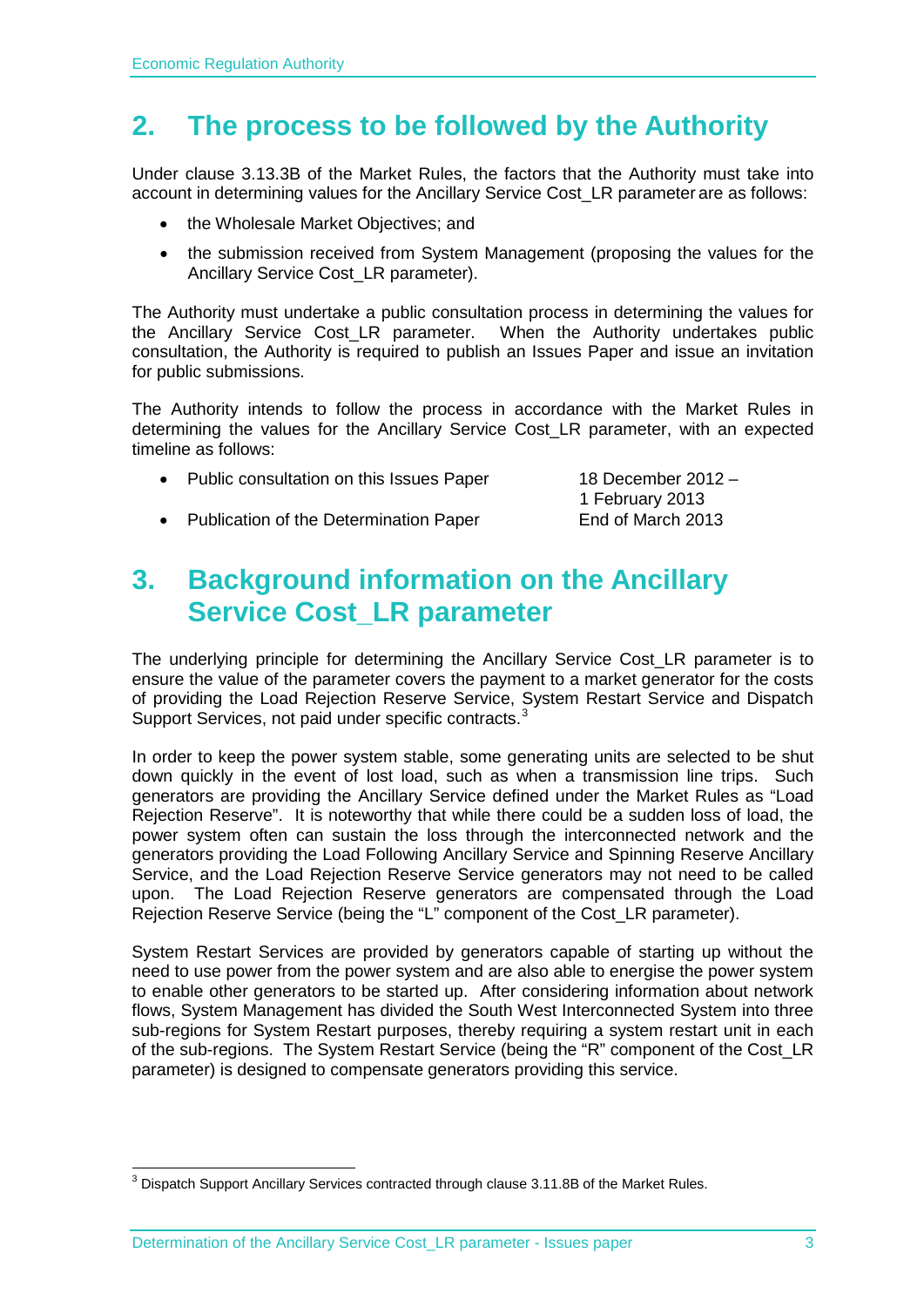Values for both the "L" and "R" components of the Cost\_LR parameter are expressed in dollars per year, and these values represent the maximum amount the market will be called upon to pay for these Load Rejection Reserve and System Restart Services.

### <span id="page-7-0"></span>**4. System Management's proposed values for the Ancillary Service Cost\_LR parameter**

Table 1 shows the values System Management has proposed for the Load Rejection Reserve Ancillary Service ("L" component of the Cost\_LR parameter) and for the System Restart Ancillary Service ("R" component of the Cost\_LR parameter) for the three financial years from 1 July 2013 to 30 June 2016.

|                                              | 2013/14   | 2014/15   | 2015/16   |
|----------------------------------------------|-----------|-----------|-----------|
| Load Rejection<br>Reserve<br>("L" component) |           | 0         | 0         |
| <b>System Restart</b><br>("R" component)     | \$508,000 | \$521,000 | \$534,000 |

#### <span id="page-7-1"></span>**Table 1 Proposed values for Ancillary Service Cost\_LR parameter**

#### *Load Rejection Reserve*

Verve Energy currently provides Load Rejection Reserve Ancillary Service as part of its ancillary service obligations under clause 3.11.7A of the Market Rules. In its submission, System Management stated that it had not previously sought an allocation for the L component of the Cost\_LR parameter because it did not have information demonstrating that the Load Rejection Reserve Ancillary Service is provided at a particular (unremunerated) cost to any Market Participant. System Management has retained this position and made no change to the allocation of zero value for the L component of the Cost LR parameter for the period from 1 July 2013 to 30 June 2016.

#### *System Restart*

Currently, System Management has separate arrangements with Verve Energy (at Pinjar site) and Western Energy (at Donaldson Road site) for the provision of System Restart Ancillary Service until 30 June 2016.

System Management has an arrangement with Verve Energy for the provision of System Restart Ancillary Service at the Kwinana site until 30 June 2013. System Management noted in its submission that it has sought expressions of interest from parties interested in providing this service, however, to date no expressions of interest have been received. System Management intends to extend the expiring contract with Verve Energy to provide System Restart Ancillary Service at the Kwinana site.

System Management's proposed values for System Restart Ancillary Services reflect its estimate of these contract costs assuming an escalation rate of 2.25% per annum for the 2013/14 financial year, and 2.5% per annum for the 2014/15 and 2015/16 financial years based on the Consumer Price Index (CPI) forecast in the Federal Government's 2012/13 Mid Year Economic and Fiscal Outlook. System Management stated that the Federal